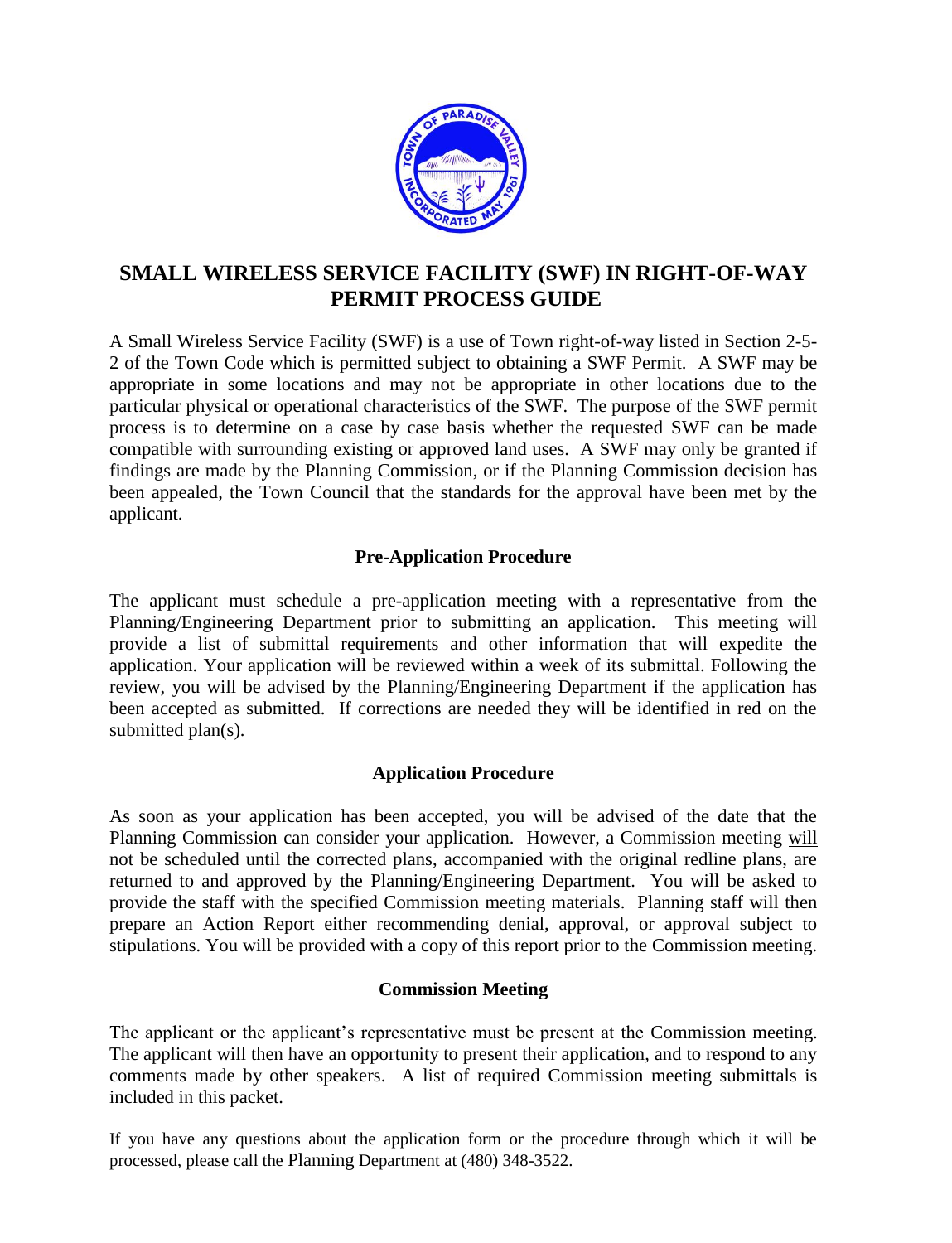**PERMIT NO.** 

#### **TOWN OF PARADISE VALLEY SMALL WIRELESS SERVICE FACILITY (SWF) IN RIGHT-OF-WAY PERMIT APPLICATION**

| SUBMITTAL DATE:                                                                                                                                                                                                                |
|--------------------------------------------------------------------------------------------------------------------------------------------------------------------------------------------------------------------------------|
|                                                                                                                                                                                                                                |
| Location of Site:                                                                                                                                                                                                              |
|                                                                                                                                                                                                                                |
|                                                                                                                                                                                                                                |
|                                                                                                                                                                                                                                |
| I, THE OWNER OR OWNER REPRESENTATIVE, ATTEST THE FOLLOWING<br><b>INFORMATION TO BE TRUE AND ACCURATE.</b>                                                                                                                      |
| Applicant Name: 1988. The Contract of the Contract of the Contract of the Contract of the Contract of the Contract of the Contract of the Contract of the Contract of the Contract of the Contract of the Contract of the Cont |

| Phone: $($ $)$ |  |  |
|----------------|--|--|
| Fax: $($ $)$   |  |  |
|                |  |  |
|                |  |  |

*APPLICANT SIGNATURE*

Permit Fee \$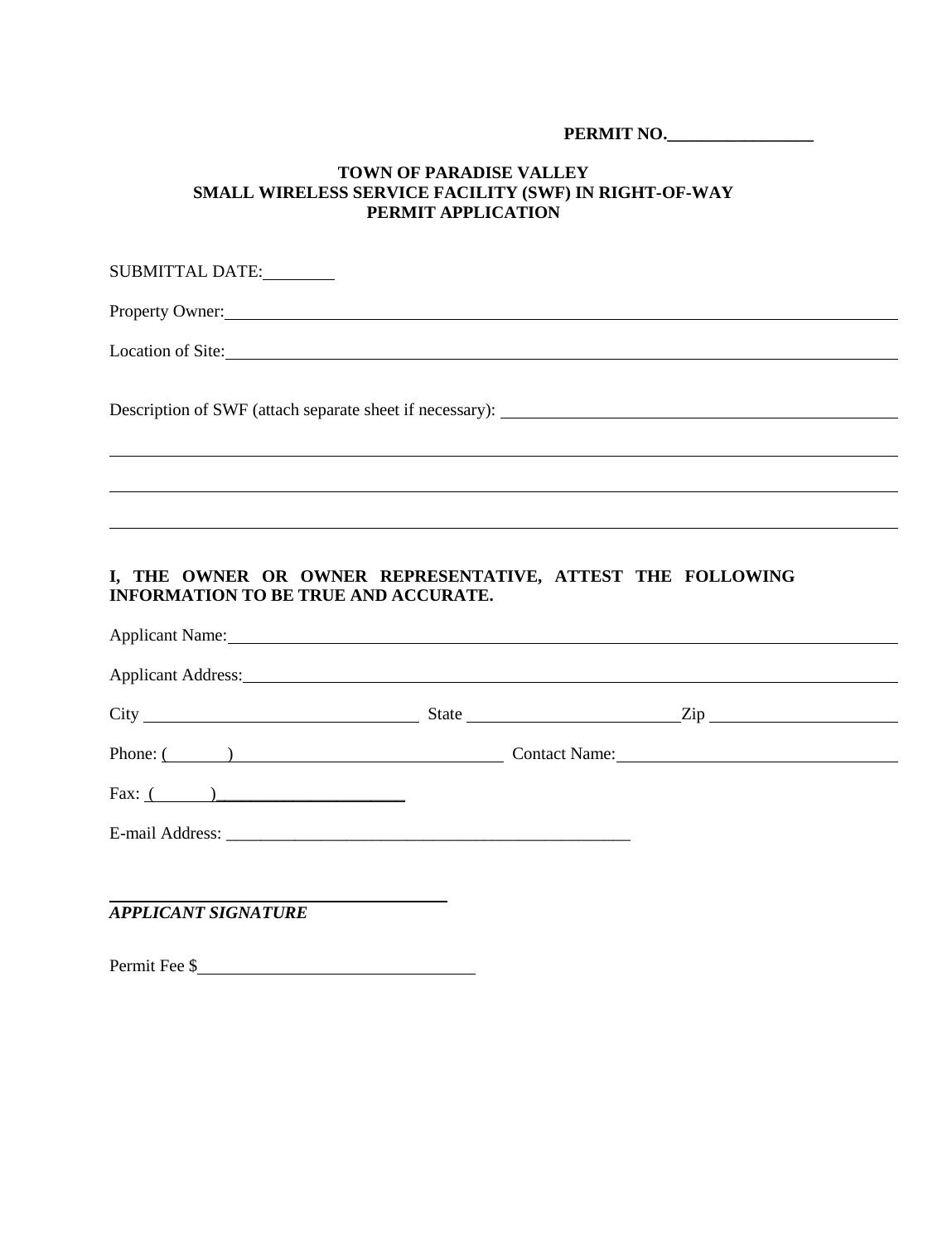## **PLEASE PLACE A**  $\sqrt{\text{OR } N/A}$  **(NOT APPLICABLE)**

| (Required) Original Letter of Authorization from owner giving applicant permission to<br>use the site.                                                                                                                                                                                                                                                                                                                                                |
|-------------------------------------------------------------------------------------------------------------------------------------------------------------------------------------------------------------------------------------------------------------------------------------------------------------------------------------------------------------------------------------------------------------------------------------------------------|
| (7) Copies of a narrative, to include but not limited to the following:<br>Description of the type of SWF<br>__ Additional details on how SWF may impact neighboring properties,                                                                                                                                                                                                                                                                      |
| (7) Copies of a site plan, to include but not limited to the following:                                                                                                                                                                                                                                                                                                                                                                               |
| A legal description of the parcel, including gross and net acreage. A recent<br>American Land Title Association/American Congress on Surveying & Mapping<br>(ALTA/ACSM) survey may be required if deemed necessary for a thorough<br>review of the application.<br>__ Significant topographical features of the site or area.<br>__ Fall zone<br>The locations and elevations of all adjacent structures on properties adjacent to a<br>proposed SWF. |
| (20) Copies of the following once the application has been scheduled for a meeting<br>before the Planning Commission:                                                                                                                                                                                                                                                                                                                                 |
| _ Project Narrative<br>_ Color Aerial of Site<br>$\frac{1}{2}$ Site Plan & Elevations<br>Landscape Plan<br>__ RF Study<br>Viewshed Study<br>____ Photographs and Photo Simulations<br>___ Sight Line Representation<br>Color Board<br><b>Equipment Brochures</b><br>Noise Study                                                                                                                                                                       |

\_\_\_\_ Environmental Assessment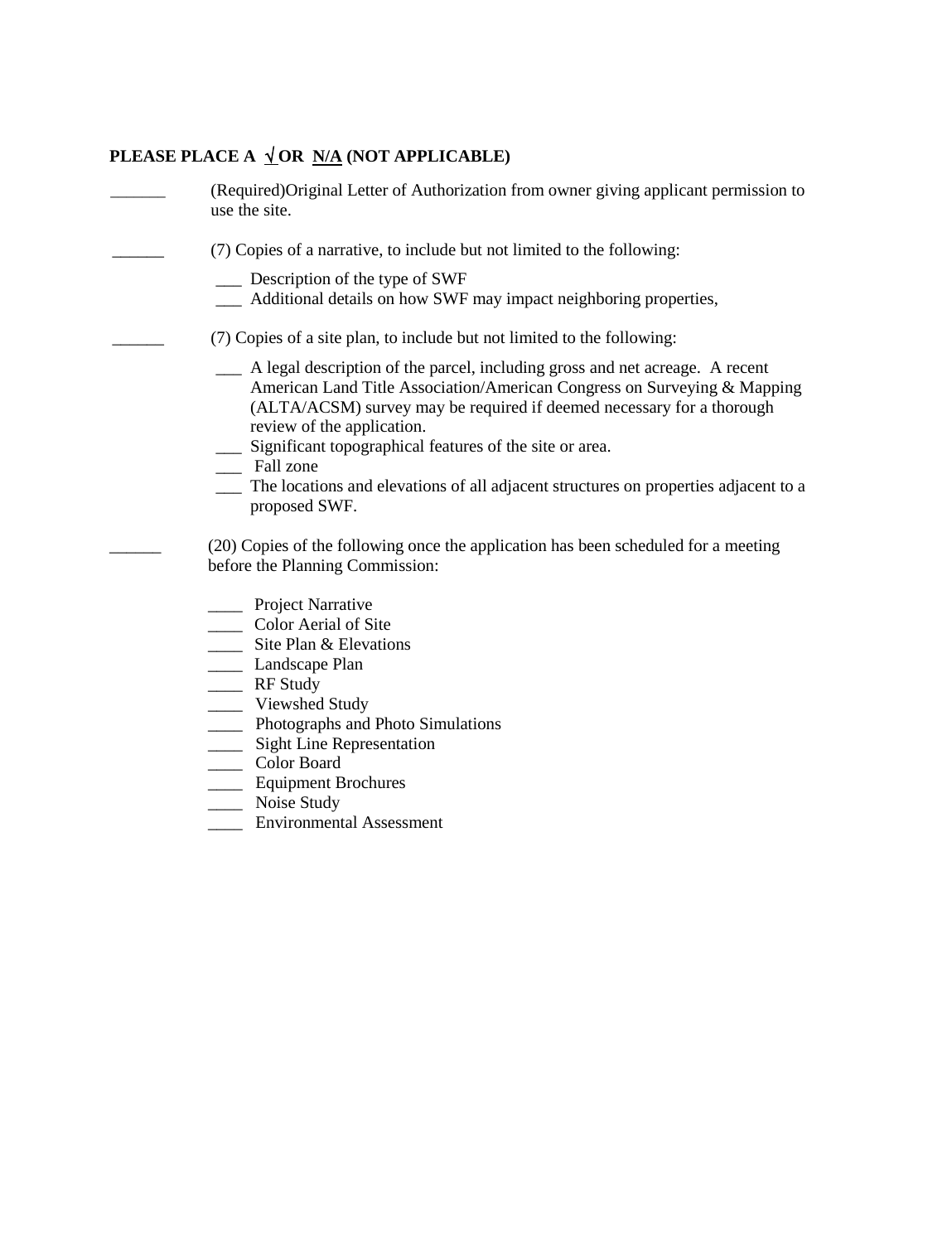## **LETTER OF AUTHORIZATION**

Town of Paradise Valley 6401 E Lincoln Dr Paradise Valley, AZ 85253

| I,<br>, authorize                       |                     |  |
|-----------------------------------------|---------------------|--|
| (Name of Owner)                         | (Name of Applicant) |  |
| to obtain a SWF Permit on my behalf for |                     |  |
|                                         | at                  |  |
| (Type of SWF)                           | (Site Location)     |  |
| <b>OWNER</b>                            |                     |  |
| (Owner's Signature)                     | (Date               |  |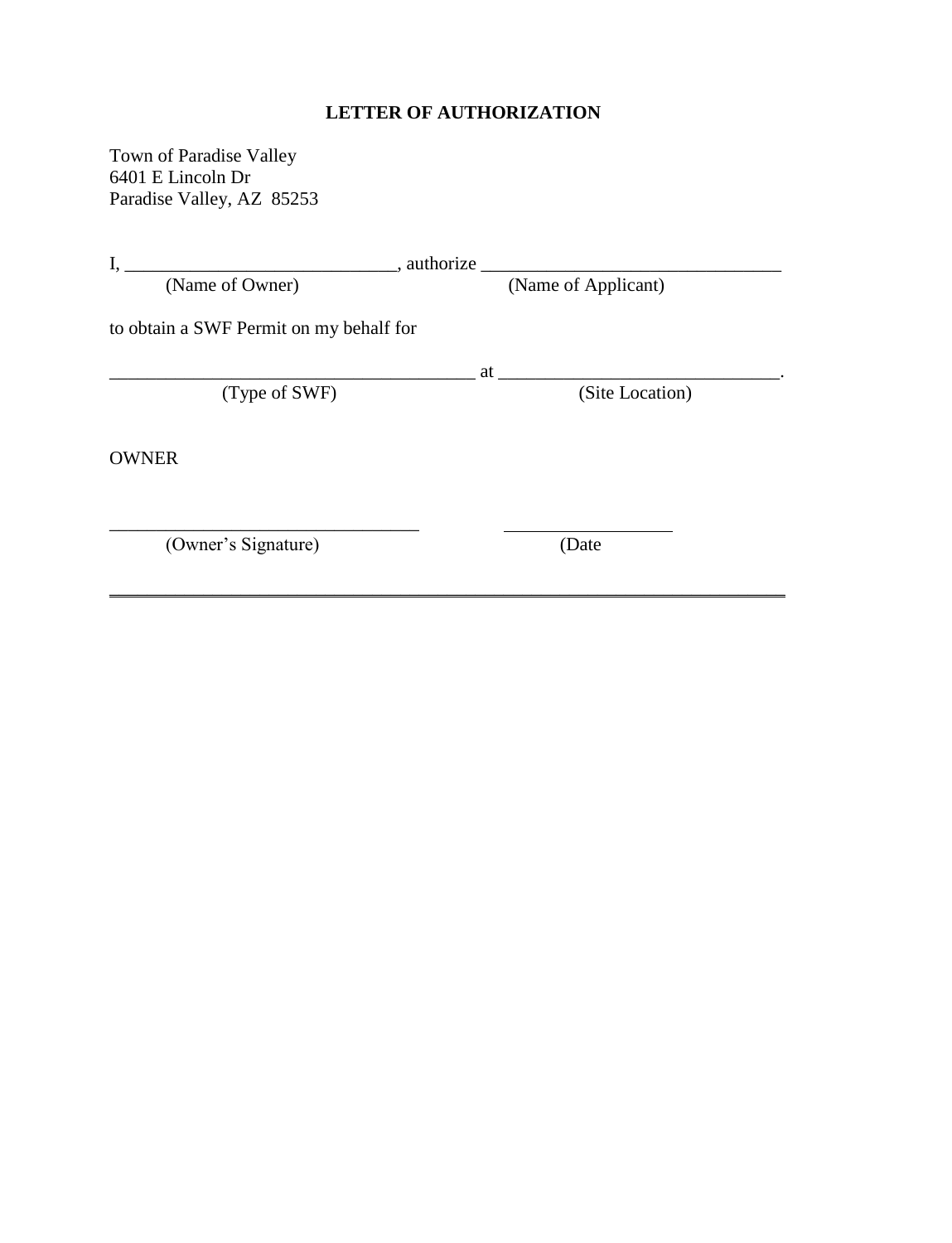## **Faux Saguaro Cactus Standard Features**

Maximum installed height 24 feet above ground level.

Cactus exterior is durable structural-grade fiberglass (FRP) shell.

Cactus structure is galvanized steel pole with permanent hidden lift eyebolt at top.

Cactus to withstand 90 mile per hour wind in accordance with Design Criteria per ANSI/TIA-222-G (or current standard).

Basic saguaro configuration with six ribs per foot of circumference

Ribs are 2 inches deep and pleated with natural look and realistic texture

Outside diameter (OD) of cactus 4" greater than the inside diameter (ID)

Maximum inside diameter (ID) is 24"

Woodpecker holes shall be a maximum of 3.5" diameter with insect screens.

Tapered top, upper 6.5 feet cactus tapered inward 1.15inch per foot, 7.45" total Tapered

base, lower 3 feet cactus tapered inward 1.15" per foot, 3.45" total

Access panels are carved into "skin" following rib lines to minimize appearance

Mounting hardware concealed and flush with "skin"

Realistic five age-zone paint scheme as defined below.

Five age-zone paint design

- Zone V: [18'-24'] New Growth (2) tones of green
- Zone IV: [18'-14'] Young Growth (3) tones of green w/ accents in various locations
- Zone III: [14'-10'] Intermediate (3) tones of green and reduction of color accents
- Zone II: [10'-4'] Mature Growth (3) Tones of green color accent over base greens: yellows, browns, and whites
- Zone I: [4'- soil] Base brown/gray and heavily aged
- Zones II to V have 2-tone individual airbrushed faux needles. Needles located on edge of ribs spaced approximately 2 to 3 inches apart.
- All Zones: 3-tone scars and dead areas artistically placed
- All Zones: Inset and 3-tone painted Gila woodpecker holes
- Paint: Exterior rated (ultraviolet-resistant) latex paint (Sherwin Williams or equal) using Larson Camouflage paint schedule.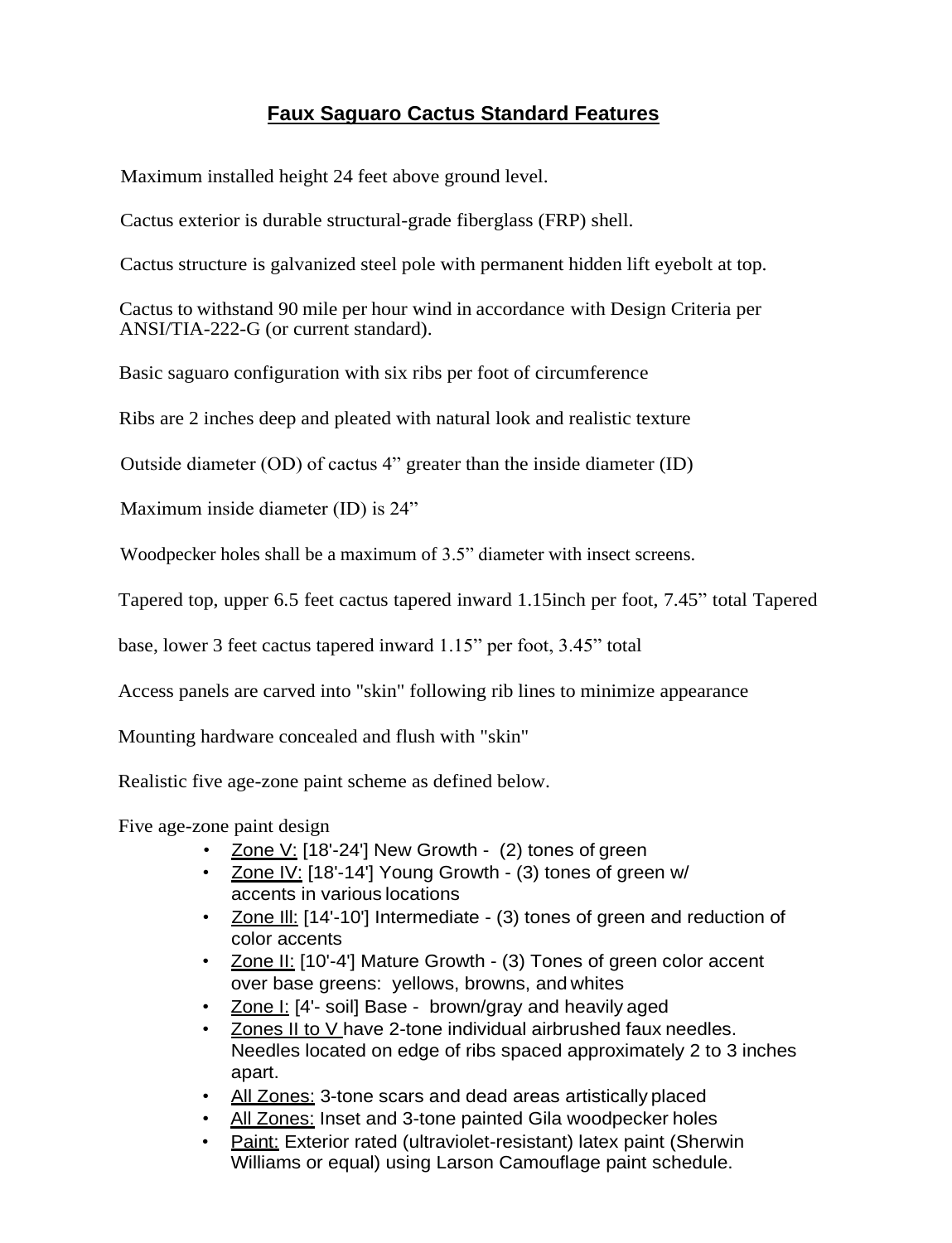## **LARSON CAMOUFLAGE PAINT COLORS FOR FIVE AGE-ZONE DESIGN**

### Two Tone Green Basic Colors:

| SW6417 | Tupelo Green      |
|--------|-------------------|
| SW6424 | Tansy Green (Old) |
| SW6418 | Rural Green (New) |

### Varied Tone "Aging" Colors:

| SW7005  | Pure White     | SW6815 | <b>Escape Gray</b> |
|---------|----------------|--------|--------------------|
| SW6131  | <b>Chamois</b> | SW6816 | Dried Thyme        |
| SW 6232 | <b>Misty</b>   | SW6027 | Retreat            |

## Faux Needles

SW 7005 Pure White<br>SW 6994 Greenblack **Greenblack** 

Scars & Woodpecker Holes

SW 6060 Java

**Note: All paints are Sherwin Williams exterior rated, ultraviolet resistant latex or equal.**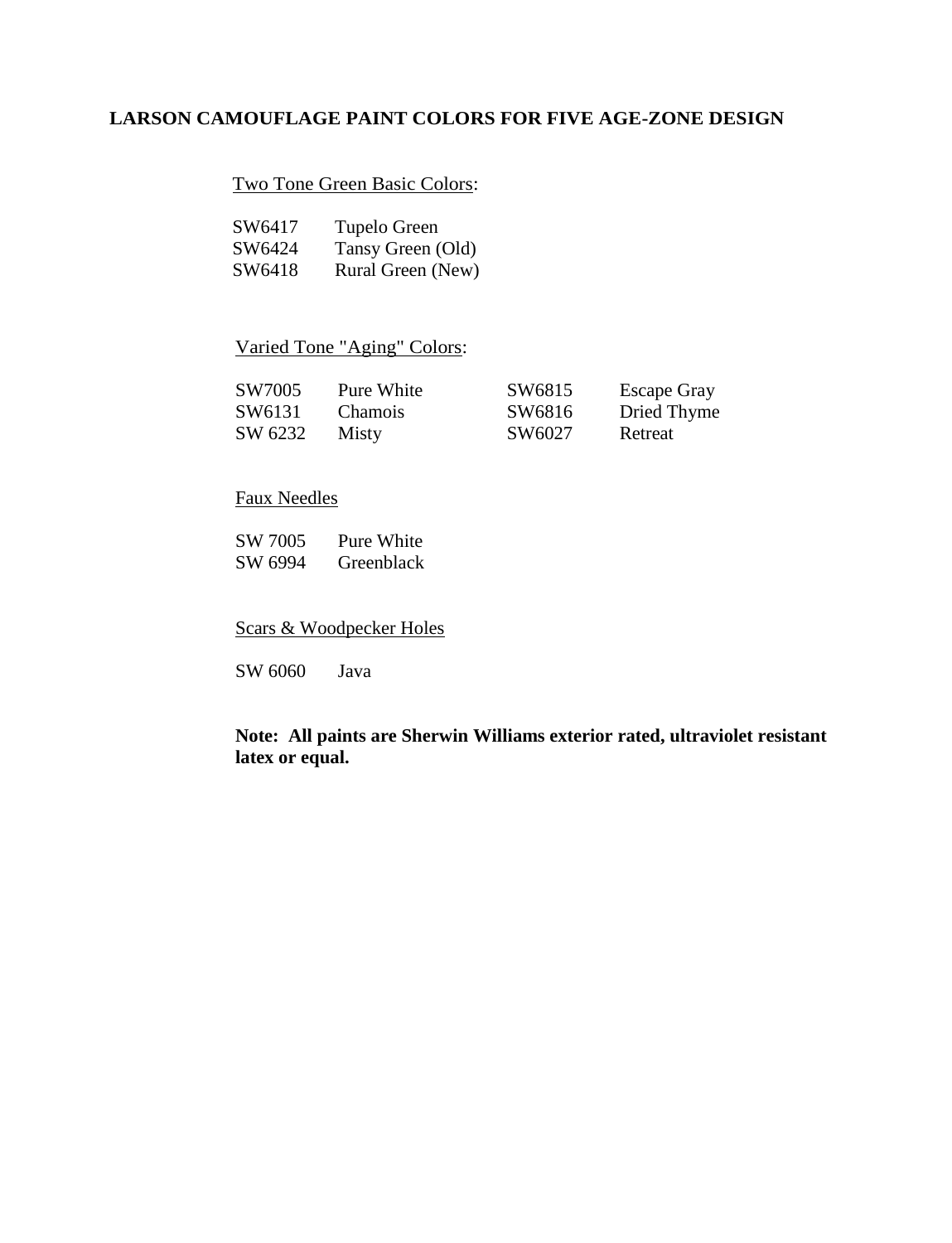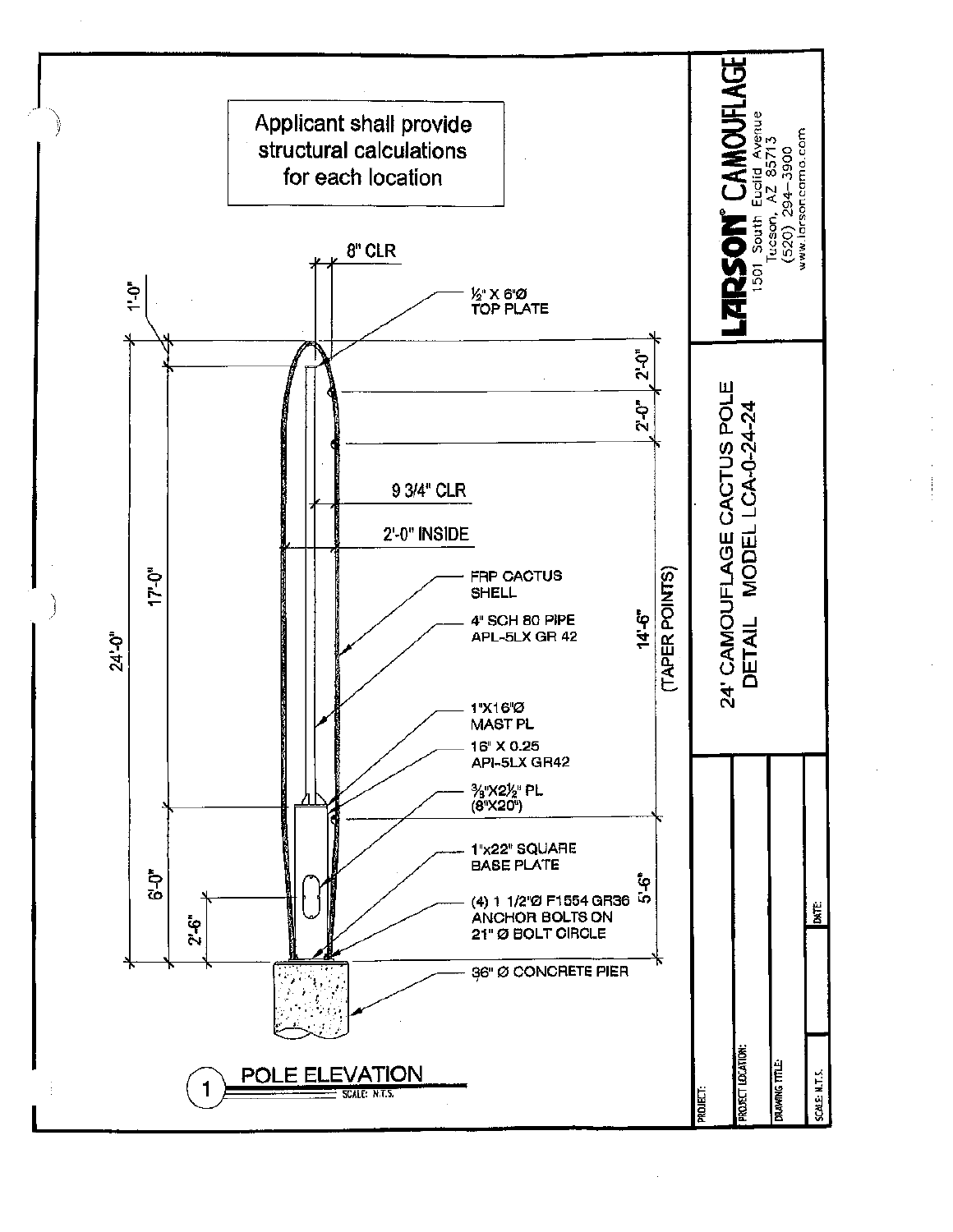

ELECTRIC METER AND DISCONNECT SWITCH  $2.$ LOCATION PER TOWN CODE §2-5-2(6)

## **SIGNAL POLE DETAIL**